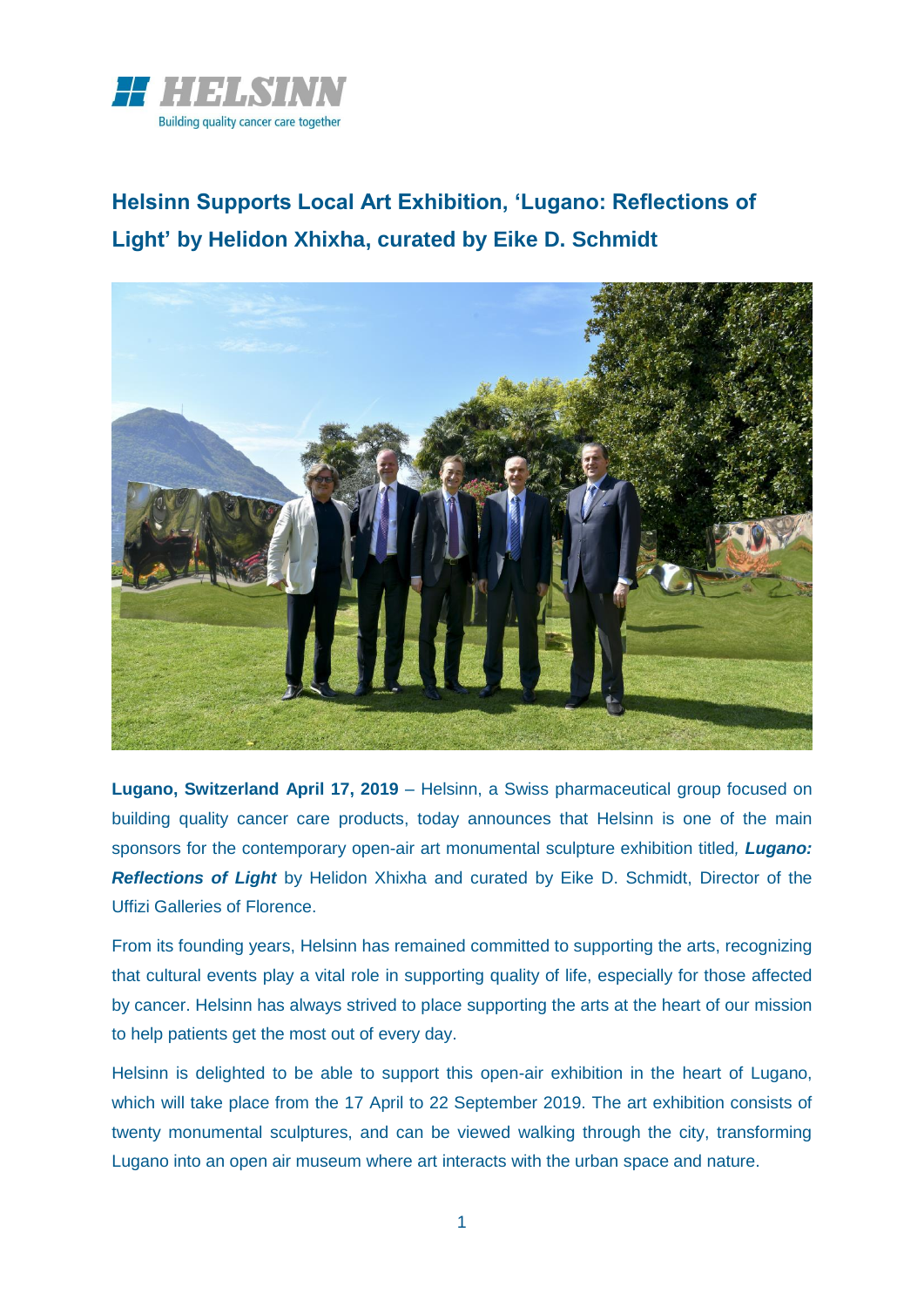

**Riccardo Braglia, Group Vice Chairman & CEO, commented:** *"*I had the pleasure of getting to know the work of Helidon Xhixha a few years ago and was very impressed by his use of light and reflection. I am delighted that Helsinn is now a main sponsor of this open-air exhibition. The promotion of varied creative experiences like this is aligned with the goal of the City of Lugano to support the creation of a vibrant, open and dynamic environment for people to live and work in. My hope is that Lugano will continue to be a place that is at the forefront of innovation, experimentation and encouraging debate around art and the role of art in society."

#### **About the Helsinn Group**

Helsinn is a privately owned pharmaceutical group with an extensive portfolio of marketed cancer care products and a robust drug development pipeline. Since 1976, Helsinn has been improving the everyday lives of patients, guided by core family values of respect, integrity and quality. The Group works across pharmaceuticals, biotechnology, medical devices and nutritional supplements and has expertise in research, development, manufacture and the commercialization of therapeutic and supportive care products for cancer, pain and inflammation and gastroenterology. In 2016, Helsinn created the Helsinn Investment Fund to support early-stage investment opportunities in areas of unmet patient need. The company is headquartered in Lugano, Switzerland, with operating subsidiaries in Switzerland, Ireland, the U.S., Monaco and China, as well as a product presence in approximately 190 countries globally.

To learn more about Helsinn Group please visit [www.helsinn.com](http://www.helsinn.com/)

#### **About Helidon Xhixha**

**Helidon XHIXHA** was born in Durres (Albania) in **1970**, into a family of artists.

After attending the Academy of Fine Arts in Tirana, he moved to Italy to continue his studies at the **Academy of Fine Arts of Brera (Milan)**, where he graduated in 1999. The previous year, thanks to a scholarship, he attended **Kingston University in London**, where he refined his techniques of engraving, sculpture and photography and experimented with the use of new materials including **stainless steel**, which will then become the privileged material around which his artistic research will revolve.

The vision and innovative technique of Xhixha translates into a **monumental public art** that redefines the relationship between sculpture and the surrounding environment, redefining the very boundaries of contemporary sculpture. Among the most important exhibitions and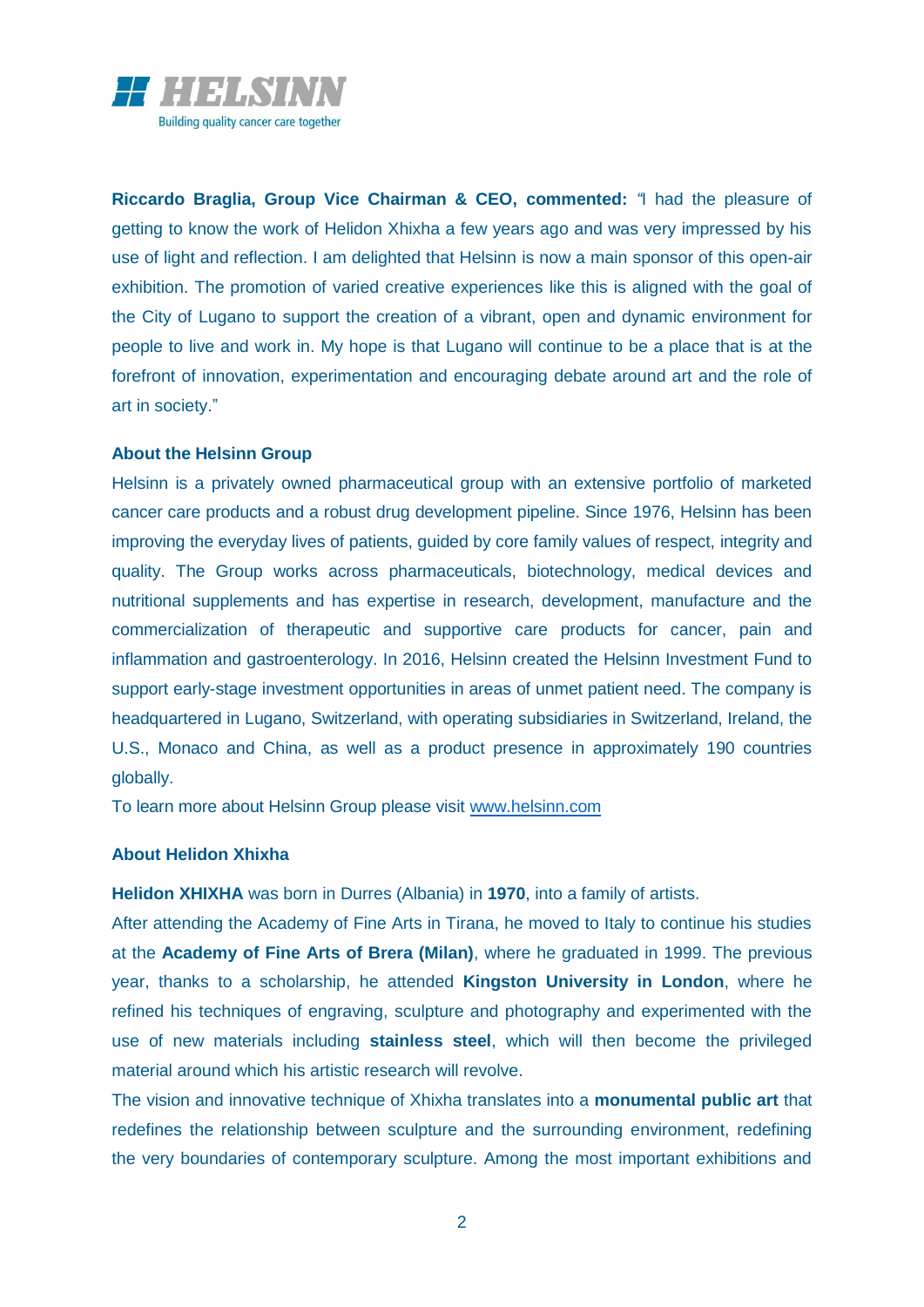

projects, his participation in 2015 at the **56th Venice Biennale** with *Iceberg*: a floating sculpture in stainless steel that sways on the waters of the Grand Canal to talk about the theme of global warming and its impact on the city of Venice, catalyzing the attention of the public and the international press. In October of the same year, the *Everlasting* project at **Milan Malpensa airport**, a contemporary response to Leonardo Da Vinci's *Last Supper*. In 2016, the important solo exhibition entitled Shining Rock in the historic **city of Pietrasanta (LU)** and participation in the first edition of the **Design Biennale in London**, where the artist is awarded the *Public Medal* for the best installation. Finally, *In Random Order*, a large monumental exhibition created in 2017 in the **Boboli Gardens and Galleries of the Uffizi in Florence**, dealing with late Renaissance architecture and landscaping. Among the upcoming events, a monumental exhibition of the artist will be held in June in the streets of the center of **Forte dei Marmi (LU)**.

The works of Helidon Xhixha are present in numerous **public and private collections**, both in Italy and abroad.

# **HELIDON XHIXHA LUGANO: REFLECTIONS OF LIGHT** edited by Eike D. Schmidt **17 April – 22 September 2019** [www.helidonxhixhalugano.ch](http://www.helidonxhixhalugano.ch/)

# **For more information:**

## **Helsinn Group Media Contact:**

Paola Bonvicini Group Head of Communication Lugano, Switzerland Tel: +41 (0) 91 985 21 21 [Info-hhc@helsinn.com](mailto:Info-hhc@helsinn.com)

*For more information, please visit [www.helsinn.com](http://www.helsinn.com/)* and follow us on *[Twitter](https://twitter.com/HelsinnGroup), [LinkedIn](https://www.linkedin.com/company/101863/)* and *[Vimeo](https://vimeo.com/helsinn)*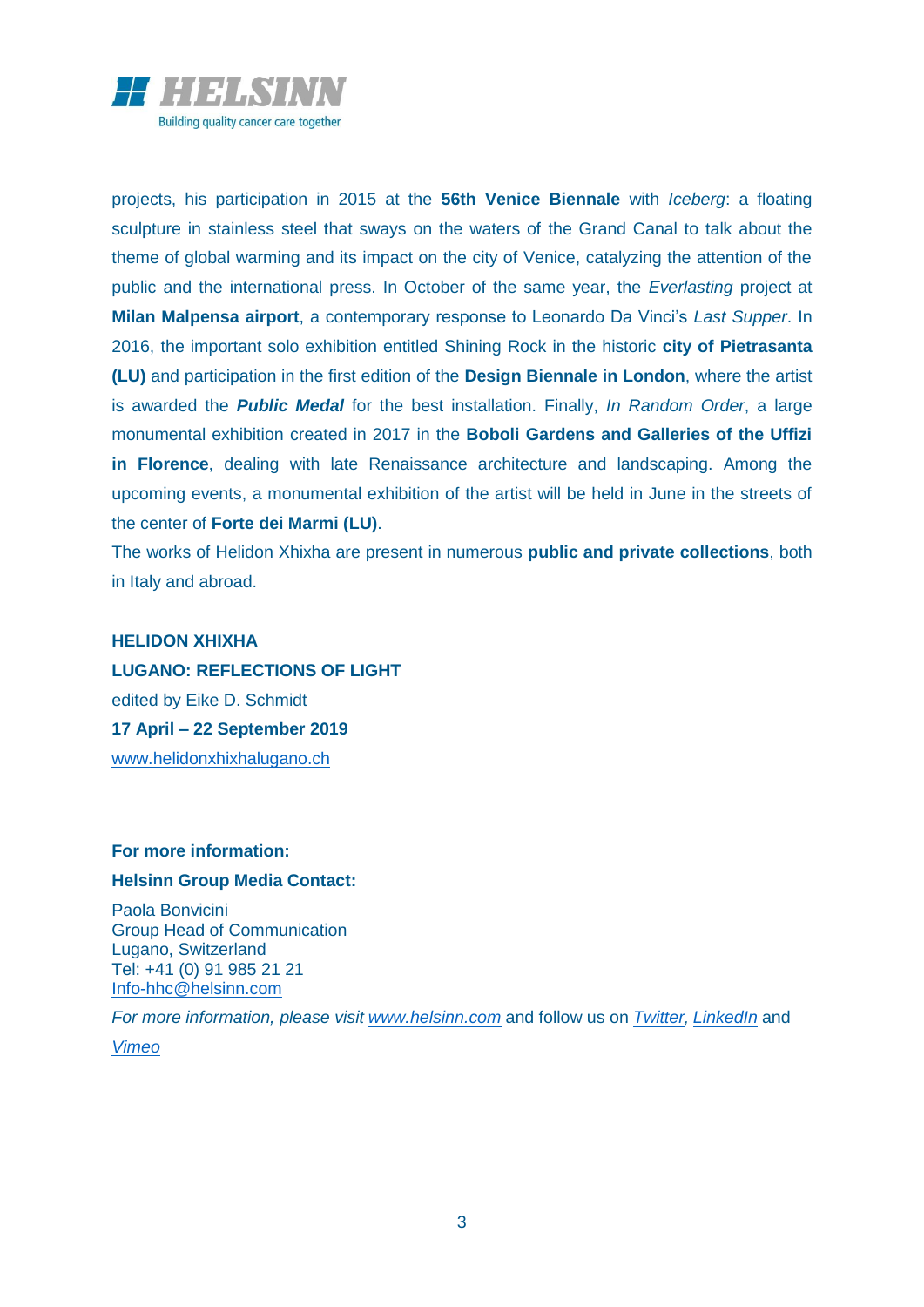

**Helsinn sostiene la mostra d'arte a cielo aperto** *Lugano: Riflessi di Luce***, di Helidon Xhixha, curata da Eike D. Schmidt**



**Lugano, Svizzera, 17 aprile, 2019** – Helsinn, Gruppo farmaceutico svizzero specializzato nella realizzazione di prodotti oncologici di alta qualità, annuncia che Helsinn sarà uno degli sponsor principali di *Lugano: Riflessi di Luce,* la mostra monumentale dello scultore Helidon Xhixha, curata da Eike D. Schmidt, Direttore delle Gallerie degli Uffizi di Firenze.

Sin dalla sua nascita, Helsinn si è impegnata a sostenere le arti, riconoscendo che gli eventi culturali giocano un ruolo vitale nel sostenere la qualità della vita, soprattutto per le persone affette da cancro. Helsinn ha sempre cercato di porre il sostegno alle arti al centro della sua missione di aiutare i pazienti ad ottenere il massimo da ogni giorno.

Helsinn è lieta di poter sostenere questa mostra a cielo aperto nel cuore di Lugano, che si terrà dal 17 aprile al 22 settembre 2019. Il progetto presenta venti sculture monumentali che possono essere ammirate passeggiando per la città, trasformando Lugano in un museo a cielo aperto dove l'arte interagisce con lo spazio urbano e la natura.

**Riccardo Braglia, Amministratore Delegato e Vice Presidente del Gruppo Helsinn, ha commentato:** *"Ho avuto il piacere di conoscere il lavoro di Helidon Xhixha qualche anno fa e sono rimasto molto colpito dal suo uso della luce e dei riflessi. Sono felice che Helsinn sia*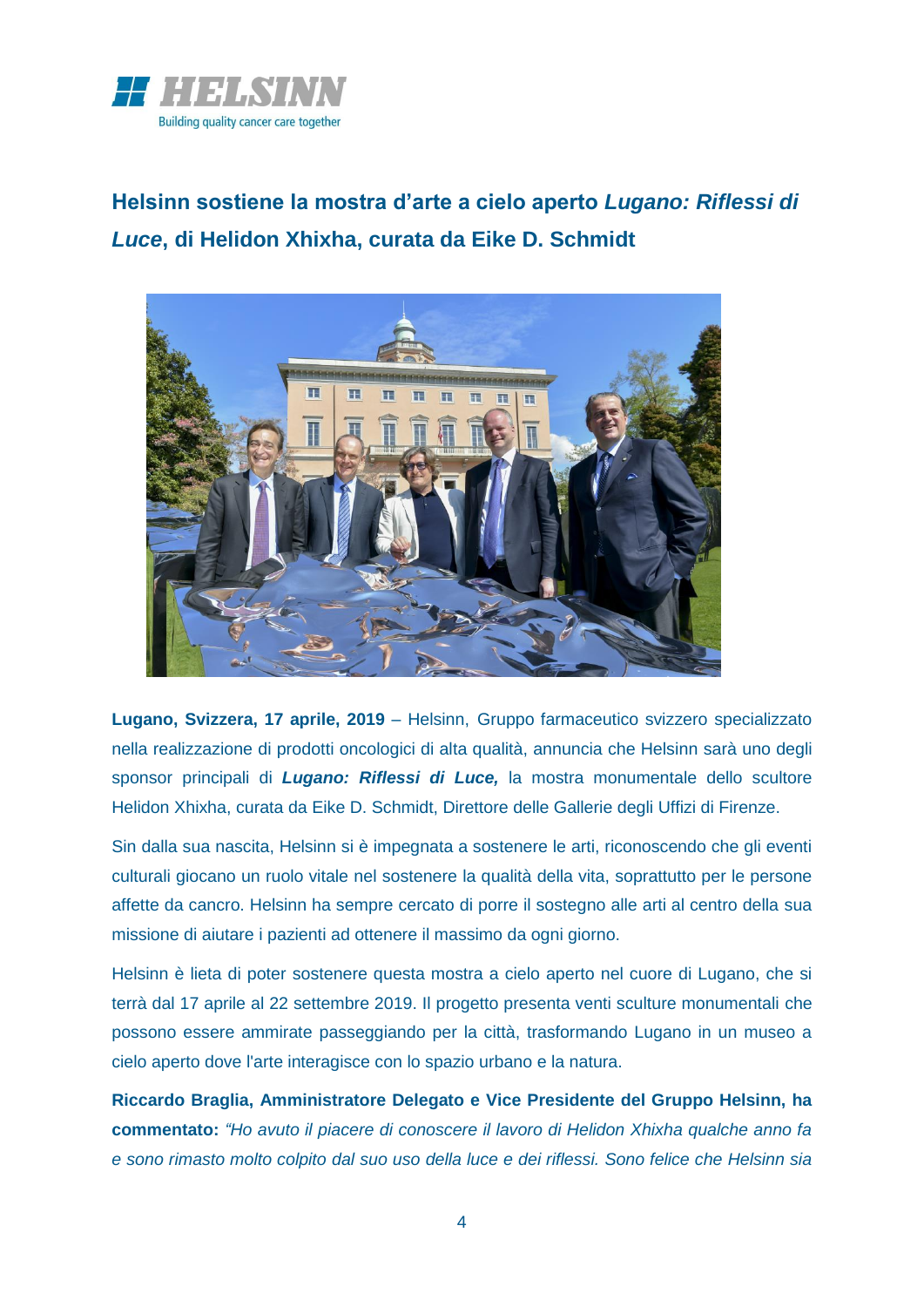

*ora sponsor principale di questa mostra all'aperto. La promozione di varie esperienze creative come questa è in linea con l'obiettivo della Città di Lugano di sostenere la creazione di un ambiente vibrante, aperto e dinamico per la vita e il lavoro delle persone. La mia speranza è che Lugano continui ad essere un luogo all'avanguardia nell'innovazione, nella sperimentazione e nell'incoraggiare il dibattito sull'arte e sul ruolo dell'arte nella società.*"

## **Il Gruppo Helsinn**

Helsinn è un gruppo farmaceutico privato con un ampio portafoglio di prodotti commercializzati nel settore oncologico e una vasta pipeline di sviluppo. Dal 1976, Helsinn migliora la vita quotidiana dei pazienti perseguendo valori familiari fondamentali quali rispetto, integrità e qualità. Il gruppo opera nel settore farmaceutico, biotecnologico, dei dispositivi medici e degli integratori alimentari e vanta esperienza nel campo della ricerca, dello sviluppo e della commercializzazione di prodotti terapeutici per il trattamento e la gestione degli effetti secondari creati dal tumore o dalla chemioterapia, per il dolore ed infiammazione e la gastroenterologia. Nel 2016, Helsinn ha creato l'Helsinn Investment Fund per sostenere le opportunità di investimento in fase iniziale nelle aree in cui le esigenze del paziente sono ancora insoddisfatte. Il Gruppo ha sede a Lugano, Svizzera, con filiali in Svizzera, Irlanda, negli Stati Uniti, Monaco e Cina, e una presenza commerciale in circa 190 paesi in tutto il mondo.

Per maggiori informazioni visiti il sito [www.helsinn.com](http://www.helsinn.com/)

#### **Helidon Xhixha**

**Helidon XHIXHA** nasce a Durazzo (Albania) nel **1970**, in una famiglia di artisti.

Dopo aver frequentato l'Accademia di Belle Arti di Tirana, si trasferisce in **Italia** per continuare gli studi all'**Accademia di Belle Arti di Brera (Milano)**, dove si laurea nel 1999. L'anno precedente, grazie ad una borsa di studio, frequenta la **Kingston University di Londra**, dove affina le sue tecniche di incisione, scultura e fotografia e sperimenta l'utilizzo di nuovi materiali tra cui l'**acciaio inossidabile**, che diventerà poi il materiale privilegiato intorno al quale ruoterà la sua ricerca artistica.

La visione e la tecnica innovativa di Xhixha si traducono in un**'arte pubblica monumentale**  che ridefinisce il rapporto tra la scultura e l'ambiente circostante, ridefinendo i confini stessi della scultura contemporanea. Tra le mostre e i progetti più importanti, la sua partecipazione nel 2015 alla **56ma Biennale di Venezia** con *Iceberg*: una scultura galleggiante in acciaio inox che ondeggia sulle acque del Canal Grande per parlare del tema del riscaldamento